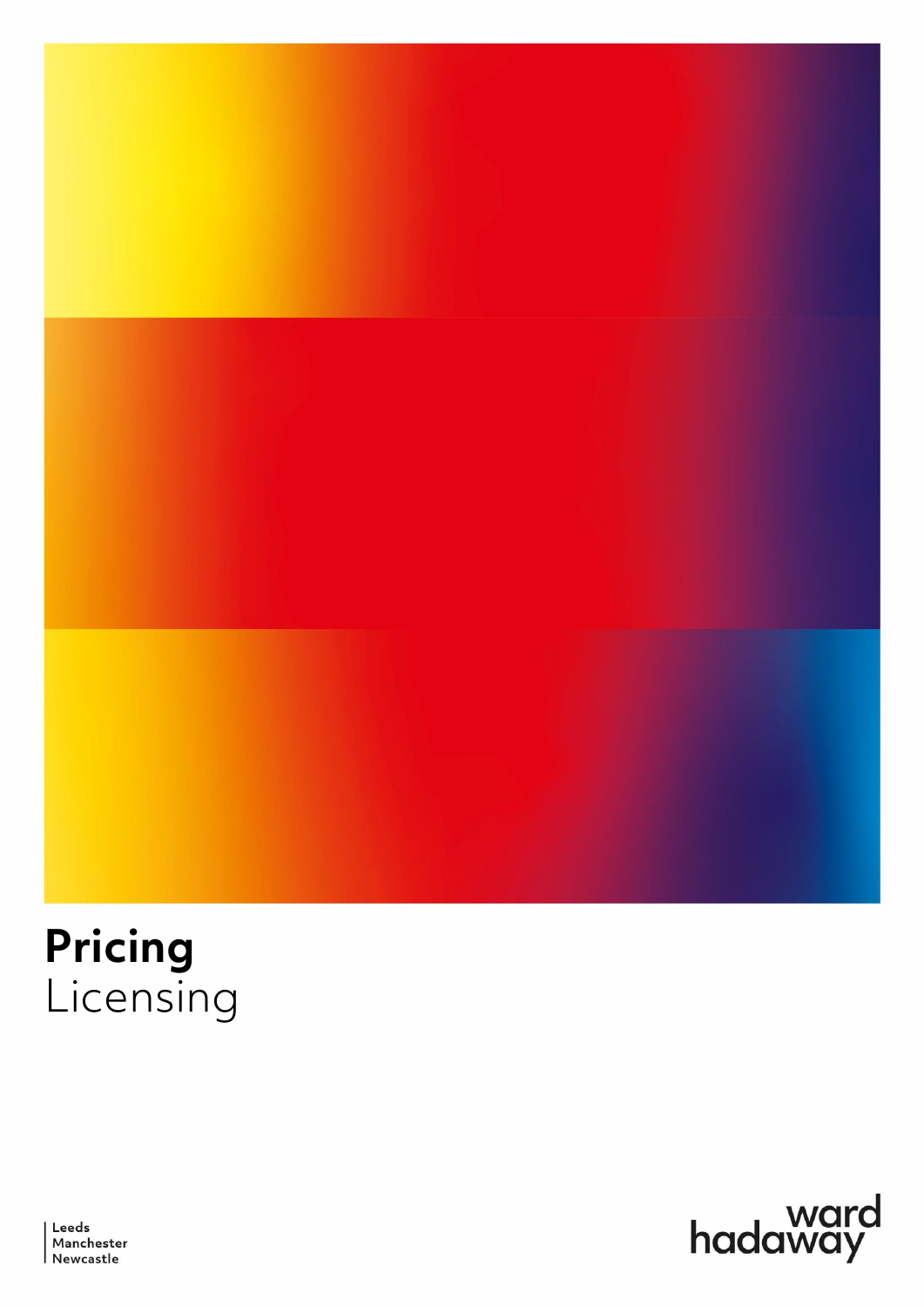Our licensing team advise and represent businesses and individuals in relation to licensing applications made under the Licensing Act 2003 throughout the country. Our fees for such matters vary depending on the complexities of the case as well as the volume of work we receive. We work with our clients to create a bespoke pricing package based on their needs and the likely frequency of work so please contact us to discuss this further.

## **Cost**

We offer a range of fixed fees that are applicable for individual instructions, which includes:

| <b>Matter</b>                          | What is included in the price                                                                                                                               | Fee                           |  |
|----------------------------------------|-------------------------------------------------------------------------------------------------------------------------------------------------------------|-------------------------------|--|
| Application for a new premises licence | • Taking instructions and advising on the process,<br>• Discussing and drafting conditions,                                                                 |                               |  |
|                                        | • Making initial contact with the police to discuss conditions,                                                                                             |                               |  |
|                                        | • Advising on plans and other supporting documents,                                                                                                         | £1,950 plus<br><b>f390VAT</b> |  |
|                                        | • Drafting and submitting the application,                                                                                                                  |                               |  |
|                                        | • Arranging for the application to be advertised,                                                                                                           |                               |  |
|                                        | • Dealing with any of the usual post-submission issues.                                                                                                     |                               |  |
| Application for a full variation       | • As above, advising as appropriate.                                                                                                                        | £1,950 plus<br>£390 VAT       |  |
| Minor Variation                        | • Taking instructions,<br>• Drafting and submitting the application,<br>• Dealing with any normal post-submission issues.                                   | £950 plus<br>£190 VAT         |  |
| Transfer                               | • Taking instructions and advising on the process,<br>• Obtaining the outgoing licensee's consent,<br>• Drafting and submitting your licensing application. | £295 plus £59<br>VAT          |  |
| <b>DPS</b> Variation                   | • Taking instructions and advising on the process,<br>• Requesting the applicant's consent,<br>• Drafting and submitting the application.                   |                               |  |
| <b>Temporary Event Notices</b>         | Taking instructions and advising on the process,<br>Drafting and submitting the application.                                                                | £250 plus £50<br>VAT          |  |
| Application for a Personal Licence     | • Taking instructions and advising on the process,<br>• Drafting and submitting the application.                                                            |                               |  |

If your application is objected to, or post-submission negotiations become protracted, we will charge our usual hourly rate. In this circumstance our fee on average will be £3,000 - £5,000 plus £600-£1,000 VAT

The below shows our hourly rates:

| Senior Partner / Consultant | £400 plus £80 VAT |
|-----------------------------|-------------------|
| Partner                     | £370 plus £74 VAT |
| Director                    | £355 plus £71 VAT |
| Managing Associate          | £325 plus £65 VAT |
| Associate                   | £300 plus £60 VAT |
| Solicitor 3 years + pge     | £270 plus £54 VAT |
| Solicitor 2 to 3 years pge  | £250 plus £50 VAT |
| Solicitor 1 to 2 years pge  | £235 plus £47 VAT |
| Solicitor NQ                | £220 plus £44 VAT |
| <b>Trainees</b>             | £140 plus £28 VAT |